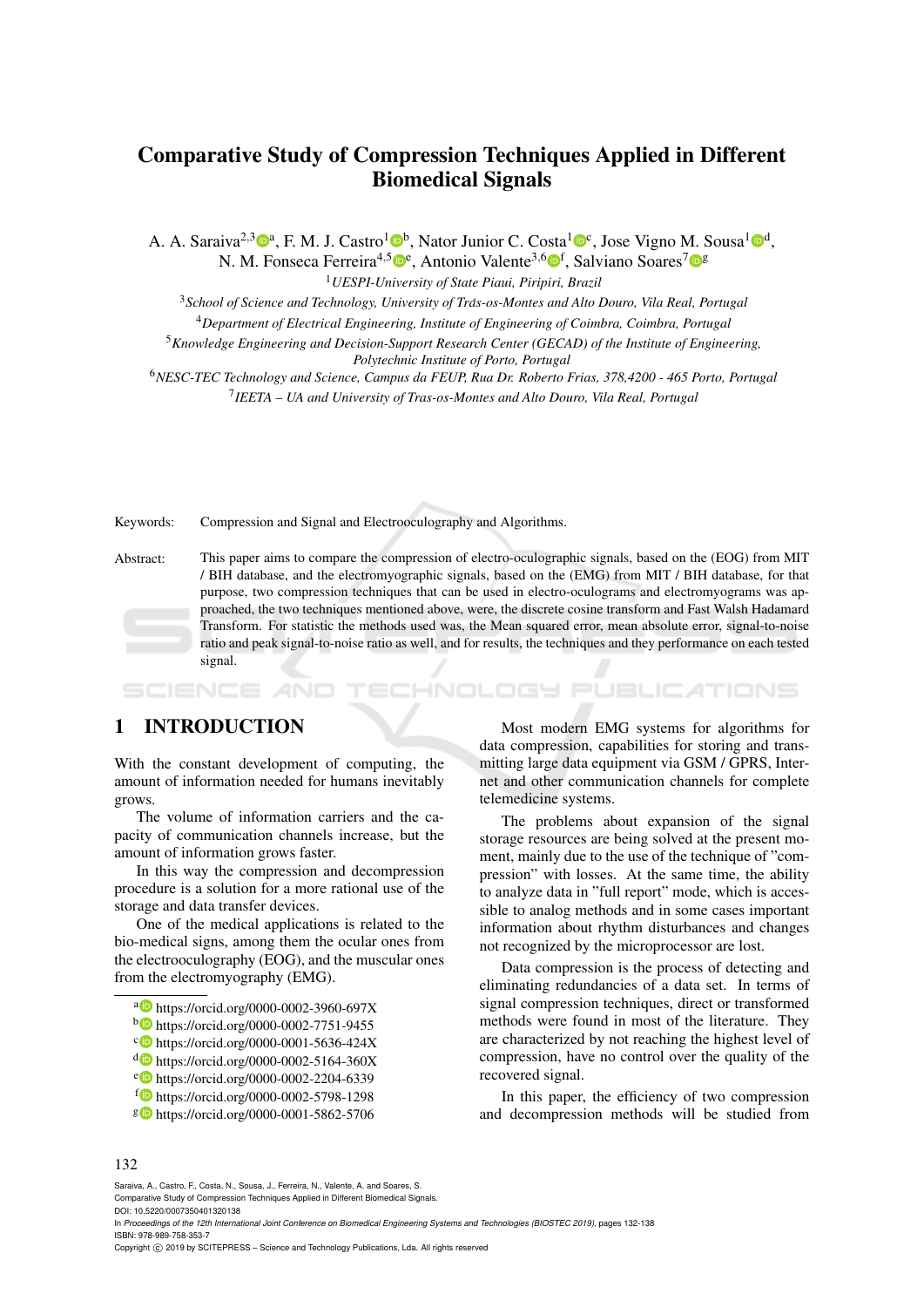EOG, and EMG signs: FWHT and DCT. The data are analyzed in terms of signal quality and compression level and they come from the MIT/BIH database.

The document is divided into 7 sections, in which section 2 and 3 is characterized by explanation of methods used, followed by section 4 in which it shows the metric comparison of the method. It follows the formulation of the central algorithm applied in section 5 and the statistical method to verify reliability. The results after application of the proposal are presented in section 6 and the conclusion in section 7.

### 2 ELECTROOCULOGRAPHY

Electrooculography (EOG) is a technique for measuring the corneo-retinal standing potential that exists between the front and the back of the human eye. The resulting signal is called the electrooculogram. Primary applications are in ophthalmological diagnosis and in recording eye movements. Unlike the electroretinogram, the EOG does not measure response to individual visual stimuli.

To measure eye movement, pairs of electrodes are typically placed either above and below the eye or to the left and right of the eye. If the eye moves from center position toward one of the two electrodes, this electrode "sees" the positive side of the retina and the opposite electrode "sees" the negative side of the retina. Consequently, a potential difference occurs between the electrodes. Assuming that the resting potential is constant, the recorded potential is a measure of the eye's position (Brown et al., 2006).

Electro-oculography is used to record eye movements during electronystagmographic testing. It is based on the corneoretinal potential (difference in electrical charge between the cornea and the retina), with the long axis of the eye acting as a dipole. Movements of the eye relative to the surface electrodes placed around the eye produce an electrical signal that corresponds to eye position. Recordings of eye movement are accurate to about 0.5 degree, but it is still less sensitive than visual inspection, which can perceive movements of about 0.1 degree. Therefore, visual inspection with Frenzel lenses is sometimes still necessary to document nystagmus of low amplitude. Another limitation of electro-oculography is that torsional eye movements cannot be monitored. Again, visual inspection with Frenzel lenses is sometimes necessary to document torsional nystagmus(Saraiva et al., 2018b).

Fortunately, new techniques have been developed to provide greater accuracy and breadth for oculomotor testing. The most clinically useful technique

that has been developed is the infrared video electronystagmographic system. Here, the patient wears goggles that illuminate the eyes with infrared light (invisible to the patient), allowing a small video camera to pick up and project an image of the eyes onto a monitor. This can also assess eye movement in horizontal, vertical, and torsional directions and is more accurate than electro-oculography(das Chagas Fontenele Marques Junior et al., 2018) (Schapira, 2006).

### 3 ELECTROMYOGRAPHY

The EMG is the process by which an examiner puts a needle into a particular muscle and study the electrical activity of that muscle, this electrical activities come from the muscle itself no shocks are used to stimulate the muscle, by that is possible to find a muscle who present a particular problem or disease(Weiss et al., 2015).

The excitability of a muscle fibers through neural control represents a major factor in muscle physiology, for that the EMG is a technique concerned with the development recording and analysis of myoeletric signals, the signals taken by this process are formed by physiological variations in the state of muscle fiber membranes, by that some diseases and problems can be detected if the variation don't follow the normal patterns under minor exceptions(Konrad, 2005), there's another way to measure the EMG,is the neurological EMG, by this way electrical shocks are used to stimuli the muscle, but on this work, the kinesiologic EMG will be approached, on this type only the natural response of the muscle are taken as object of study then for that are used to take the signal.

## 4 DCT - DISCRETE COSINE TRANSFORM

The DCT is very related to the Discrete Fourier Transform (DFT), it can often reconstruct a precise sequence of only a few DCT coefficients, this property is very useful for applications that require data reduction, precisely the purpose of this work, to explore the reduction of data use in electrocardiogram, (Nguyen et al., 2017). The DCT has four standard variants, for an x-signal of size N and with the kronecker δ, the transformations are defined by the equations1, 2, 3 and 4 respectively.

$$
y(k) = \sqrt{\frac{2}{N}} \sum_{N=1}^{N} x(n) \frac{1}{\sqrt{1 + \det(a_{n1} + \delta_{nN})}} \frac{1}{\sqrt{1 + \delta_{k1} \delta_{kN}}} \cos\left(\frac{\pi}{N-1} (n-1)(k-1)\right)
$$
\n(1)

$$
y(k) = \sqrt{\frac{2}{N}} \sum_{n=1}^{N} x(n) \frac{1}{\sqrt{1-\delta_{k1}}} \cos\left(\frac{\pi}{2N}(2n-1)(k-1)\right) \tag{2}
$$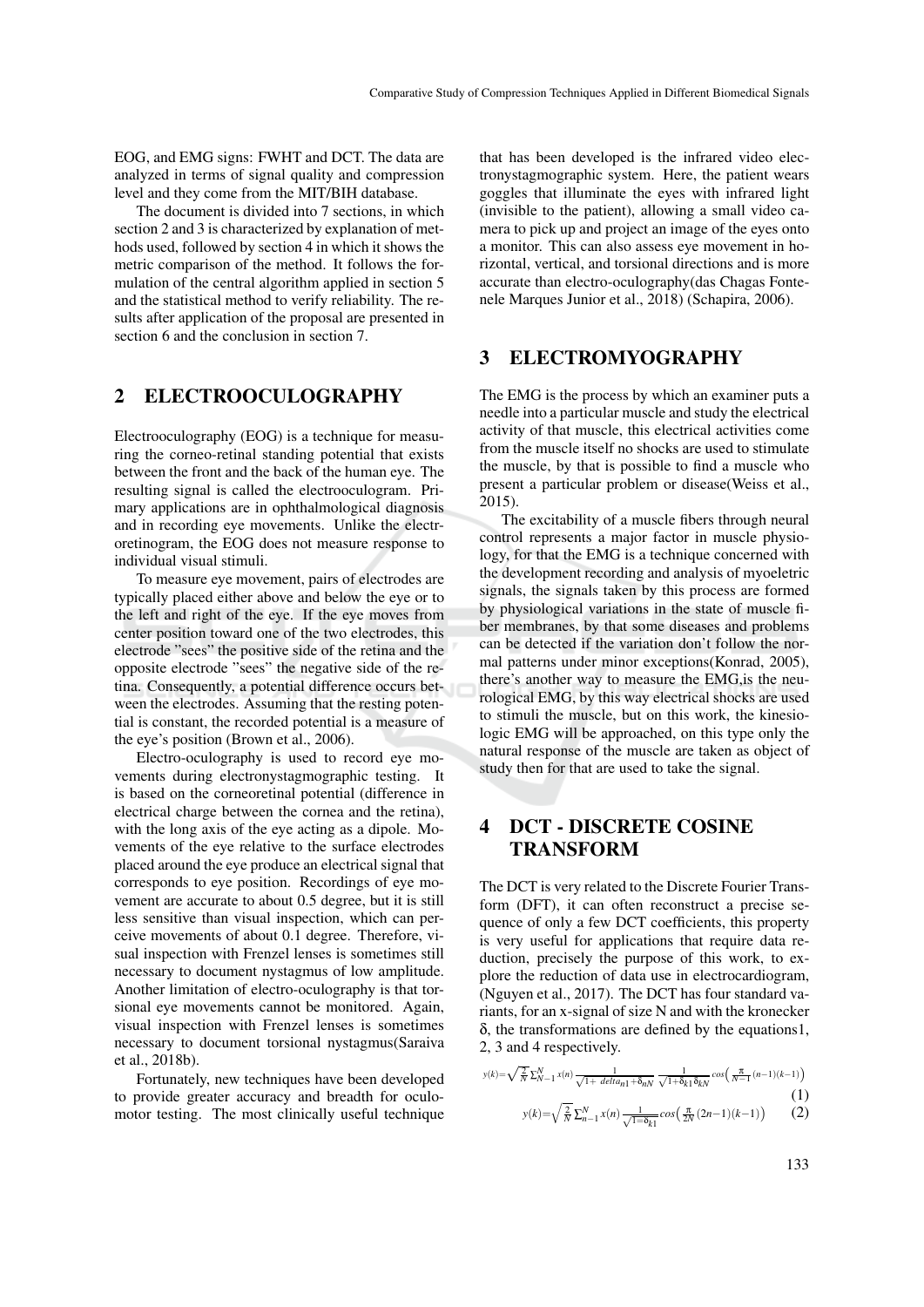$$
y(k) = \sqrt{\frac{2}{N}} \sum_{n=1}^{N} x(n) \frac{1}{\sqrt{1+\delta_{n1}}} \cos\left(\frac{\pi}{2N}(n-1)(2k-1)\right) \tag{3}
$$

$$
y(k) = \sqrt{\frac{2}{N}} \sum_{n=1}^{N} x(n) \cos\left(\frac{\pi}{4N}(2n-1)(2k-1)\right)
$$
 (4)

The series are indexed with  $n = 1$  and  $k = 1$  instead of the usual  $n = 0$  and  $k = 0$ .

On the equations, x is meaning the input array, y are the DCT itself and n is equal to the length of the transform, a positive integer scalar, with x and y being vectors (they can be matrices), (Nguyen et al., 2017).

In his work, Swarnkar using the standlet transform achieved better results compared to DCT and Wavelet transform, being able to illustrate well its results using data like SNR, also used in this work, CR and Price Related Differential (PRD), (A.Swarnkar et al., 2017).

A DCT expresses a series of finitely many data points in terms of a sum of cosine functions. Oscillate at different frequencies. DCT has the applications of solving partial differential equations, Chebyshev approximation, audio compression, (Raj and Ray, 2017).

## 5 FWHT- FAST WALSH HADAMARD TRANSFORM

The WHT is a non-sinusoidal, orthogonal transformation technique that decomposes the signal into a series of base functions, these base functions are called Walsh functions, which are rectangular and square waves with values of -1 and 1. They are also known as Hadamard, Walsh, or Walsh Fourier transform.

They are very useful in reducing the requirements of storage, bandwidth and spectrum analysis. Like Fast Fourier Transform (FFT) the WHT has a faster version to Fast Walsh Hadamard Transform (FWHT), which compared to FFT requires less storage space and is faster to calculate, since it uses only real additions and subtractions, whereas the FFT uses complex values.

Both the FWHT and the Inverse Fast Hadamard Transform (IFWHT) are symmetric to each other and use identical calculation processes (Saka et al., 2016).

For a signal  $x(t)$  of size N the FWHT and IFWHT are defined as follows:

$$
y = \frac{1}{N} \sum_{i=0}^{n-1} xWAL(n, i)
$$
 (5)

$$
x = \sum_{i=0}^{n-1} yWAL(n, i)
$$
 (6)

Where  $i=0,1...$ , N-1 and WAL $(n,i)$  are the Walsh functions. Similar to the Cooley-Tukey algorithm for the FFT, the N elements are decomposed into two sets of N/2 elements, which are then combined using a butterfly structure to form the FWHT, (Saka et al., 2016).

### 6 STATISTICS

For the achievement of the quality of compressed and reconstructed signal classification, compared with the original signal was used the Mean Squared Error (MSE), MAE, SNR, PSNR.

#### 6.1 MSE

The MSE is a signal fidelity meter. The purpose of a fidelity meter is to compare two signals and provide a quantitative score that describes the degree of similarity or fidelity and the level of error or distortion between them, assuming that one of the signals is primitive and error-free while the other is distorted and contaminated by errors (Saraiva et al., 2018c). The MSE can be calculated as the equation 7, shows.

$$
MSE = \frac{1}{mn} \sum_{x=0}^{m-1} \sum_{y=0}^{n-1} I - K^2
$$
 (7)

Taking *I*, as a *n* predictions vector and *K*, as a vector of observed values of the variable being predicted.

#### 6.2 MAE

The MAE is a "scaled" measure, in this, it expresses a precise prediction model of errors in units of the variable of interest, as well as the MSE, the smaller the value, the greater the fidelity signal.

$$
MAE = \frac{1}{n} \sum_{i=1}^{n} |e_i|
$$
 (8)

Reconstructed to the original signal, the MAE can be calculated assuming that there are n sample model errors *e* calculated as  $(e_i$ ,i=1,2,...,n), (Willmott and Matsuura, 2008).

#### 6.3 SNR

SNR is the rate between signal and noise, in engineering and science the SNR is the measurement that compares the level of the desired signal with the background noise level.

Mathematically the SNR is the intensity quotient of a signal measured in a Region of Interest (ROI) and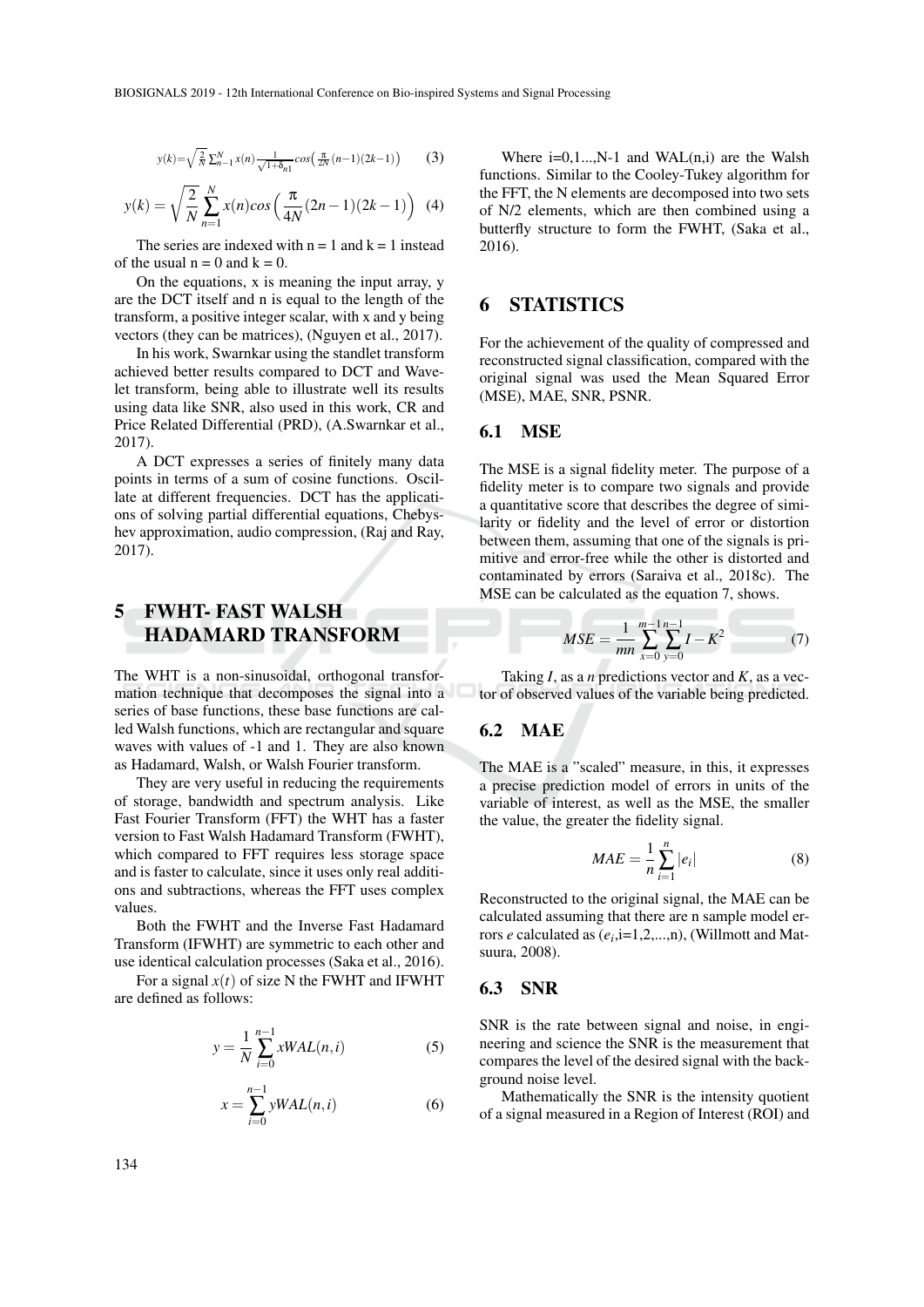the standard deviation of the signal intensity in an area outside the imaged object's anatomy.

$$
SNR = Log \frac{\sum_{n=0}^{N} V_R^2(n)}{\sum_{n=0}^{N} S_R^2(n)}
$$
(9)

The SNR can be calculated assuming  $V_R(n)$  as the reconstructed signal,  $V(n)$  as the original Signal and the  $S_R(n)$  as the deformation of the reconstructed Signal, (Princy et al., 2015).

### 6.4 PSNR

The PSNR is a parameter used to quantify the signal quality, it is also used as a benchmark, of the level of similarity between the reconstructed signal and the original signal.

The higher the PSNR value, the better the signal quality. And can be calculated as the Equation 10, shows.

$$
PSNR = 10 \log \left(\frac{MAX^2}{MSE}\right) = 20 \log \frac{MAX}{MSE^{\frac{1}{2}}}
$$
 (10)

### 7 METHODOLOGY

In the Fig.1, was exemplified the step by step of this work in a simple block diagram, the example shows the process of comparison between the two compression techniques, FWHT and DCT.



Figure 1: Methodology Block diagram.

First, the signal is taken from a source in this case the MIT-Database Chosen from the database of EOG and EMG signal, sometimes the signal taken has noise so the filtering was necessary, then, the signal who was input is loaded to the software , then the data is taken from it the data will be used to a comparison later, before that, the compression technique is applied to the signal, if the FWHT is applied, the signal is repeated 8 times, and then random noise is added before the compression, on the DCT case it won't be necessary to repeat the signal.

After compressed the signal, we get the data from the input signal, and for that the inverse transform of the respective compression technique is added, getting with that, a reconstructed signal, the reconstructed signals may vary depending of the compression technique, in this case, the FWHT has as the reconstructed signal 8x bigger than DCT reconstructed signal because of the repetition used early.

Before that, the data of the reconstructed signal was compared to the size of the original signal of the respective technique, then after the comparison between the original and the reconstructed signal in mind that the FWHT reconstructed signal must be compared with the 8x repeated Original signal because of it size, and the DCT reconstructed signal must be compared with the original signal as well because of it size keeping in mind that the signal behave on different ways according to the compression and reconstruction technique(Saraiva et al., 2018d).

To do so, the statistic used are the MSE, MAE, SNR and PSNR with them, the signal quality and similarity can be tested, according to the results given by the mentioned statistic methods the MSE and MAE statistic methods, test the signal fidelity of the reconstructed signal compared to the original signal for both FWHT or DCT keeping in mind that each technique has its own size of original and reconstructed signal, on the FWHT the signal was 8 times repeated to get the coefficients WHT, also the PSNR and the SNR test the quality of the reconstructed signal compared to the original signal having as well the cautions to each Technique used on this work as mentioned above (Saraiva et al., 2018a) (Saraiva et al., ).

### 8 RESULTS

After the methodology used the signals were graphically represented to increase the understanding of this work the next images will show the comparison of the reconstructed signals and the original ones then show the statistic results to discuss the work before the conclusion.

In the Fig 2(a), are showed a 8x repeated EOG and the WHT coefficients of it, with that its possible to obtains the Walsh functions using the FWHT, each sample uses on the EOG example, was taken from the right eye readings the same is shown on the Fig 2(b), but with the EMG, also is showed its WHT coefficients.

In the Fig  $3(c)$  and Fig  $3(d)$ , is showed graphically the original and the reconstructed by IDCT sig-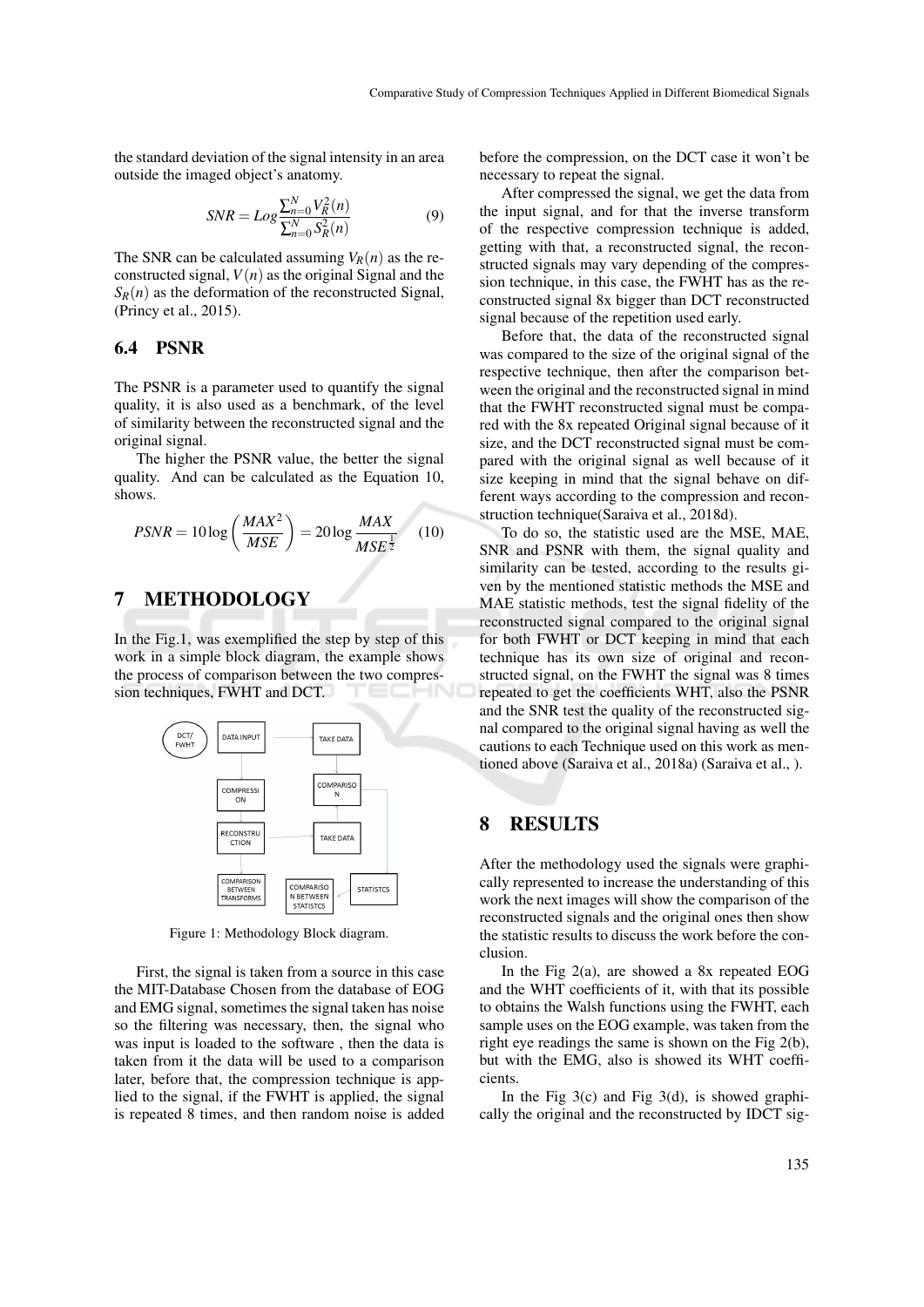

(a) Repeated EOG and WHT coefficients











nals, showed in the graphic in different colors, exemplified on the legend each sample the original EOG, original EMG and the reconstructed are nearly similar, of course, taking the graphic as basis, that occurs because the DCT have a small loss rate, keeping in mind, the low difference seen in the graphic above.

In the Fig  $4(e)$  and Fig  $4(f)$ , are showed the result obtained after the signals passes through the FWHT, being converted into WHT coefficients, or Walsh



(e) IFWHT reconstructed EOG signal



(f) IFWHT reconstructed EOG signal Figure 4.

functions, with that its possible to use the IFWHT to obtain the reconstructed signals.

| Table 1: Discrete cosine Transform. |             |           |  |  |
|-------------------------------------|-------------|-----------|--|--|
| <b>Transform</b>                    | Test        | Value     |  |  |
| <b>DCT</b>                          | <b>PSNR</b> | 24.876553 |  |  |
| <b>DCT</b>                          | <b>SNR</b>  | 19.1117   |  |  |
| <b>DCT</b>                          | <b>MAE</b>  | 0.005583  |  |  |
| <b>DCT</b>                          | <b>MSE</b>  | 0.000043  |  |  |

On the table 1, are exemplified the results of the statistic methods applied on the DCT EOG reconstructed signal.

Table 2: Fast Walsh Hadamard Transform.

| <b>Transform</b> | <b>Test</b> | Value       |
|------------------|-------------|-------------|
| <b>FWHT</b>      | <b>PSNR</b> | 13.90701    |
| <b>FWHT</b>      | <b>SNR</b>  | $-4.374118$ |
| <b>FWHT</b>      | <b>MAE</b>  | 0.078406    |
| <b>FWHT</b>      | <b>MSE</b>  | 0.009601    |

On the table 2, are showed the results of the statistic methods applied on IFWHT EMG reconstructed signal.

On the table 1, are exemplified the results of the statistic methods applied on the DCT reconstructed EMG signal.

On the table 2, are showed the results of the statistic methods applied on IFWHT EMG reconstructed signal.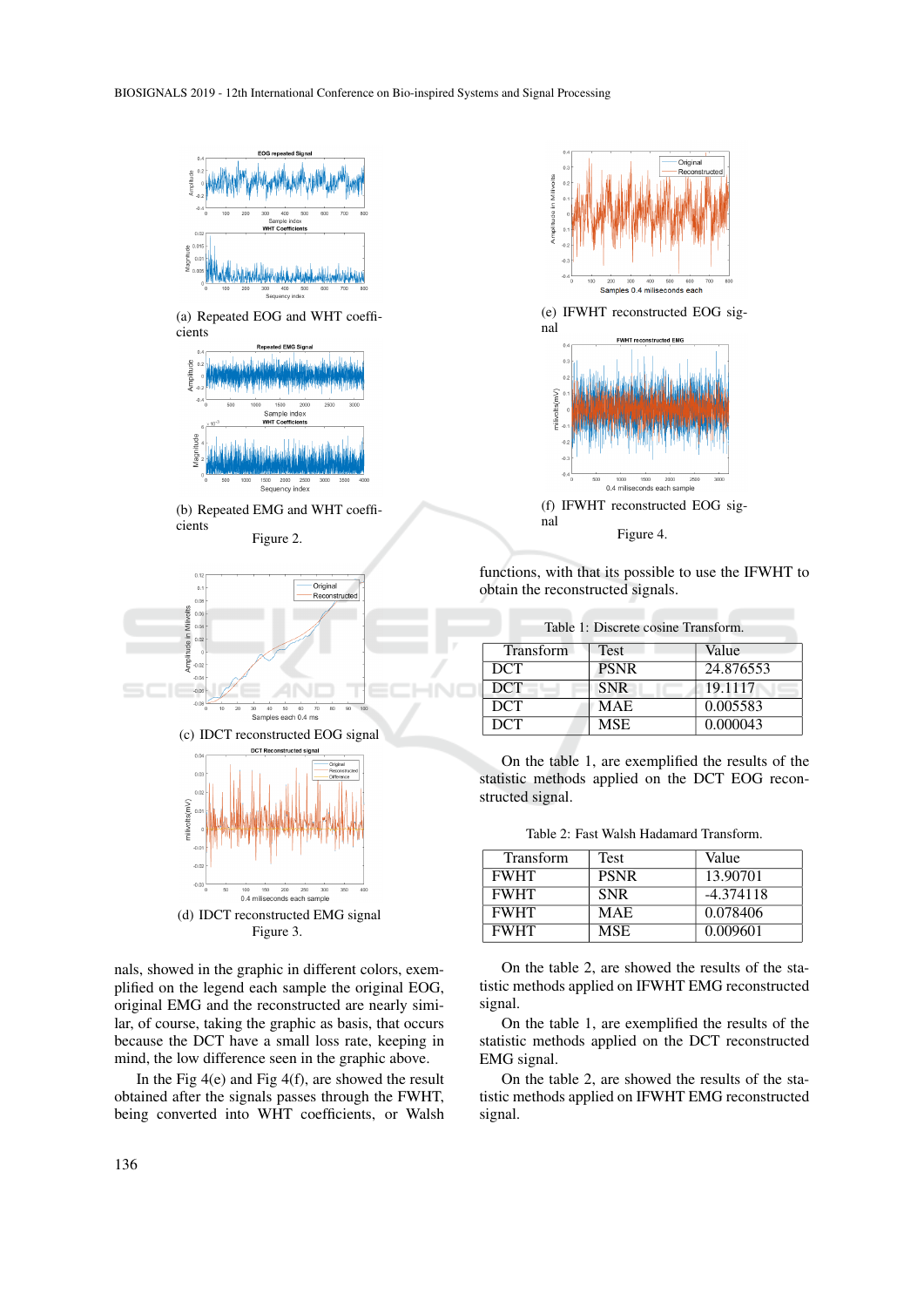| Transform  | Test        | Value     |
|------------|-------------|-----------|
| <b>DCT</b> | <b>PSNR</b> | 39.214499 |
| <b>DCT</b> | <b>SNR</b>  | 27.158767 |
| <b>DCT</b> | <b>MAE</b>  | 0.000299  |
| <b>DCT</b> | <b>MSE</b>  | 0.000000  |

Table 3: Discrete cosine Transform.

Table 4: Fast Walsh Hadamard Transform.

| <b>Transform</b> | <b>Test</b> | Value       |
|------------------|-------------|-------------|
| <b>FWHT</b>      | <b>PSNR</b> | $-5.723057$ |
| <b>FWHT</b>      | <b>SNR</b>  | -17.778790  |
| <b>FWHT</b>      | <b>MAE</b>  | 0.052583    |
| <b>FWHT</b>      | <b>MSE</b>  | 0.004576    |

### 9 CONCLUSION

In a direct comparison between the above-mentioned transforms, the FWHT obtained advantage because the reconstructed signal approached the original signal and its compression was much more efficient.

DCT has proven itself to be effective with a very precise reconstruction of the compressed EOG in addition to the need for signal repetition. as seen in the images above, the graph of the DCT is relatively close to that of the original EOG taking as example the errors that were the lowest compared to the FWHT.

The DCT was proven itself most effective on a direct comparison in the EMG case for that the DCT is the best transform between the analyzed ones to EMG With greater advantage than on the EOG.

keeping in mind the results obtained, we see that the compression techniques discussed have their distinct particulars in certain aspects, therefore, we must always take into account that in some cases the results may not be identical.

for future work, it is interesting to classify a larger variety of transforms and their performances as the DWT (Discrete Wavelet Transform) into a wider range of medical signals, such as ECG (Electrocardiogram) and EEG (Electroencephalogram).

### ACKNOWLEDGMENTS

This work is financed by National Funds through the FCT - Fundação para a Ciência e a Tecnologia (Portuguese Foundation for Science and Technology) as part of project UID/EEA/00760/2019.

### REFERENCES

- A.Swarnkar, Kumar, R., Kumar, A., and Khanna, P. (2017). Performance of different threshold function for ecg compression using slantlet transform. in signal processing and integrated networks (spin). volume 37, pages 375–379.
- Brown, M., Marmor, M., Zrenner, E., Brigell, M., Bach, M., et al. (2006). Iscev standard for clinical electrooculography (eog) 2006. *Documenta ophthalmologica*, 113(3):205–212.
- das Chagas Fontenele Marques Junior, F., Saraiva, A. A., Sousa, J. V. M., Ferreira, N. F., and Valente, A. (2018). Manipulation of bioinspiration robot with gesture recognition through fractional calculus. In *IEEE LARS 2018 – 15th Latin American Robotics Symposium, SBR 2018 – 6th Brazilian Robotics Symposium, 2018*. IEEE.
- Konrad, P. (2005). The abc of emg. *A practical introduction to kinesiological electromyography*, 1:30–35.
- Nguyen, B., Nguyen, D., Ma, W., and Tran, D. (2017). Investigating the possibility of applying eeg lossy compression to eeg-based user authentication. In *Neural Networks (IJCNN), 2017 International Joint Conference on*, pages 79–85. IEEE.
- Princy, R., Thamarai, P., and Karthik, B. (2015). Denoising eeg signal using wavelet transform. *International Journal of Advanced Research in Computer Engineering & Technology*, 3.
- Raj, S. and Ray, K. C. (2017). Ecg signal analysis using dctbased dost and pso optimized svm. volume 66, pages 470–478.
- Saka, K., Aydemir, Ö., and Öztürk, M. (2016). Classification of eeg signals recorded during right/left hand movement imagery using fast walsh hadamard transform based features. In *Telecommunications and Signal Processing (TSP), 2016 39th International Conference on*, pages 413–416. IEEE.
- Saraiva, A. A., Castro, F. M. J., Sousa, J. V. M., Valente, A., and N M Fonseca, F. (2018a). Comparative study between the walsh hadamard transform and discrete cosine transform. In *7th International Conference on Advanced Technologies*.
- Saraiva, A. A., Costa, N. J. C., Sousa, J. M., Araujo, T. P. D., Ferreira, N. M. F., and Valente, A. (2018b). Scalable task cleanup assignment for multi-agents. *Memorias de Congresos UTP*, 1(1):439–446.
- Saraiva, A. A., Ferreira, N. M. F., Soares, S. F., Reis, M. J. C. S., and Valente, A. Filtering of cardiac signals with mathematical morphology for qrs detection. In *Proceedings of ICAT'18, 7th International Conference on Advanced Technologies, pp. 1008-1017, 28 April-1 May, Antalya, Turkey, ISBN 978-605-68537- 1-5, 2018*. IEEE.
- Saraiva, A. A., Ferreira, N. M. F., and Valente, A. (2018c). New bioinspired filter of dicom images. In *Proceedings of the 11th International Joint Conference on Biomedical Engineering Systems and Technologies - Volume 1: BIODEVICES,*, pages 258–265. INSTICC, **SciTePress**